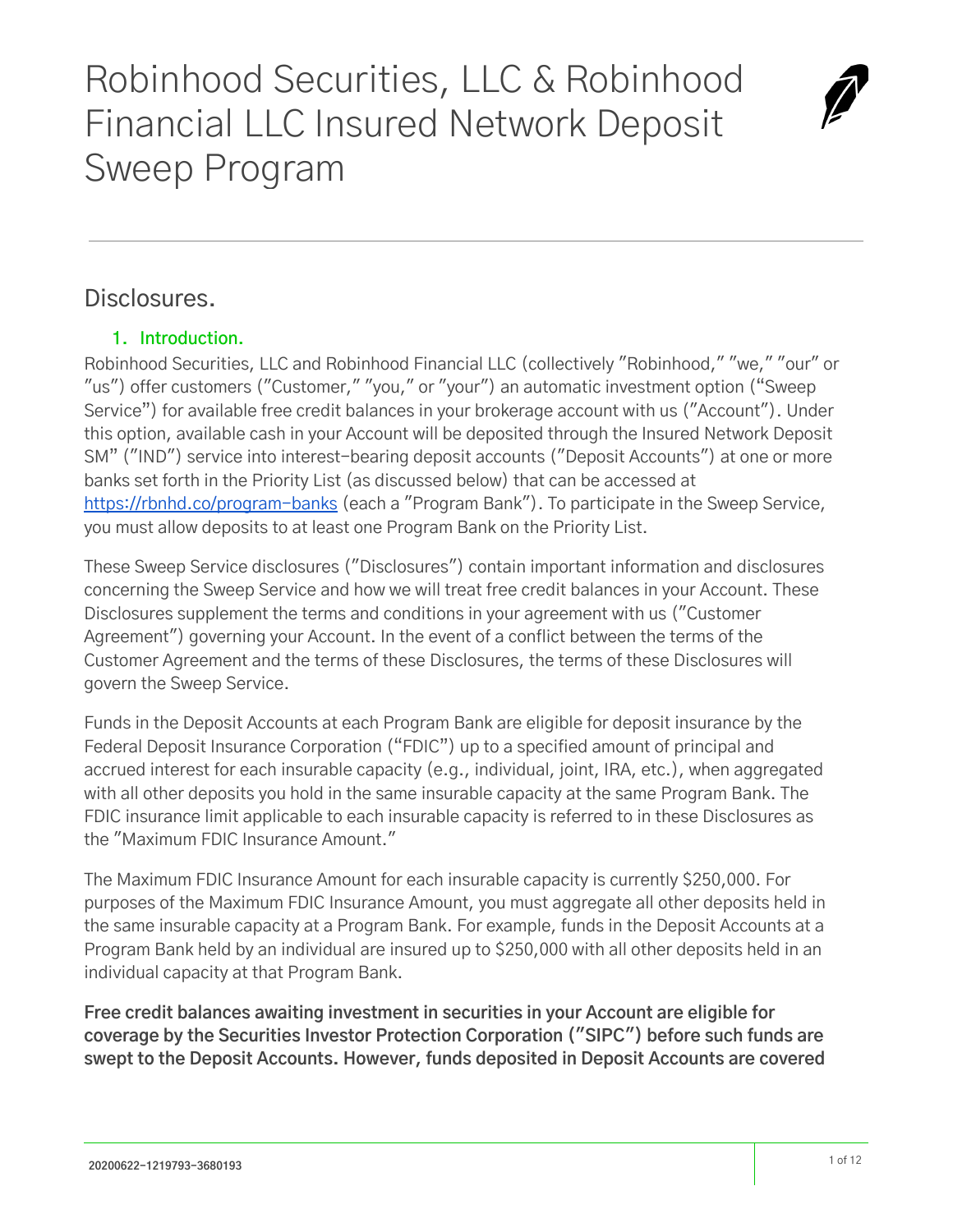#### **by the FDIC, and are not eligible for coverage by SIPC. You should review carefully the section of these Disclosures titled "Information About FDIC Insurance and SIPC."**

We will deposit, as your agent, the available cash in your Account into Deposit Accounts in each Program Bank on the Priority List up to the deposit limit of \$248,000 (the "Applicable Deposit Limit") per Program Bank. (The Applicable Deposit Limit is less than the Maximum FDIC Insurance Amount to allow interest to be accrued in each Deposit Account.) If you deposit more than \$248,000 at a given Program Bank, your additional funds will be swept into Deposit Accounts at other Program Banks. Accordingly, your funds may be eligible for FDIC insurance up to \$250,000 per bank times the number of eligible Program Banks, subject to applicable limitations. If your funds are swept to all the eligible Program Banks on the Priority List (i.e., \$248,000 has been deposited at each eligible Program Bank), any additional funds will be deposited into designated "Excess Banks" without limit and without regard to maximum available FDIC insurance coverage.

If the FDIC changes the Maximum FDIC Insurance Amount, we may adjust the Applicable Deposit Limit without prior notice to you. We will revise these Disclosures to include the new Applicable Deposit Limit and inform you of the change by email, by sending you a message in your Robinhood mobile application (the "App"), or by other means as provided in your Customer Agreement. If we change the Applicable Deposit Limit as a result of an increase or decrease in the Maximum FDIC Insurance Amount, we may (but are not required to) move your funds from one Program Bank on the Priority List to another to account for the change in the Applicable Deposit Limit. For example, if the Maximum FDIC Insurance Amount decreases, we may (but are not required to) move funds from one Program Bank to another Program Bank in order for your funds to remain within the Maximum FDIC Insurance Amount. In contrast, if the Maximum FDIC Insurance increases, we may (but are not required to) move funds from an Excess Bank to a Program Bank to account for the increase in the Maximum FDIC Insurance Amount.

**Any deposits (including certificates of deposit ("CDs")) that you maintain in the same ownership capacity directly with a Program Bank, or through an intermediary (such as Robinhood or another broker regardless of the number of brokerage accounts), will be aggregated with deposits in your Deposit Accounts at the Program Bank for purposes of the Maximum FDIC Insurance Amount.**

Each Deposit Account constitutes a direct obligation of the respective Program Bank (or the Excess Bank as applicable) and is not directly or indirectly an obligation of Robinhood. You can obtain publicly available financial information concerning each Program Bank a[t](http://www.ffiec.gov/nic) [www.ffiec.gov/nic](http://www.ffiec.gov/nic) or by contacting the FDIC Public Information Center by mail at L. William Seidman Center, Virginia Square, 3501 North Fairfax Drive, Arlington, Virginia 22226 or by phone at 703-562-2200. Robinhood does not guarantee or warrant in any way the financial condition of the Program Banks or an Excess Bank, the accuracy of any publicly available financial information concerning the Program Banks or an Excess Bank, or the interest rates that any of the Program Banks or an Excess Bank may pay.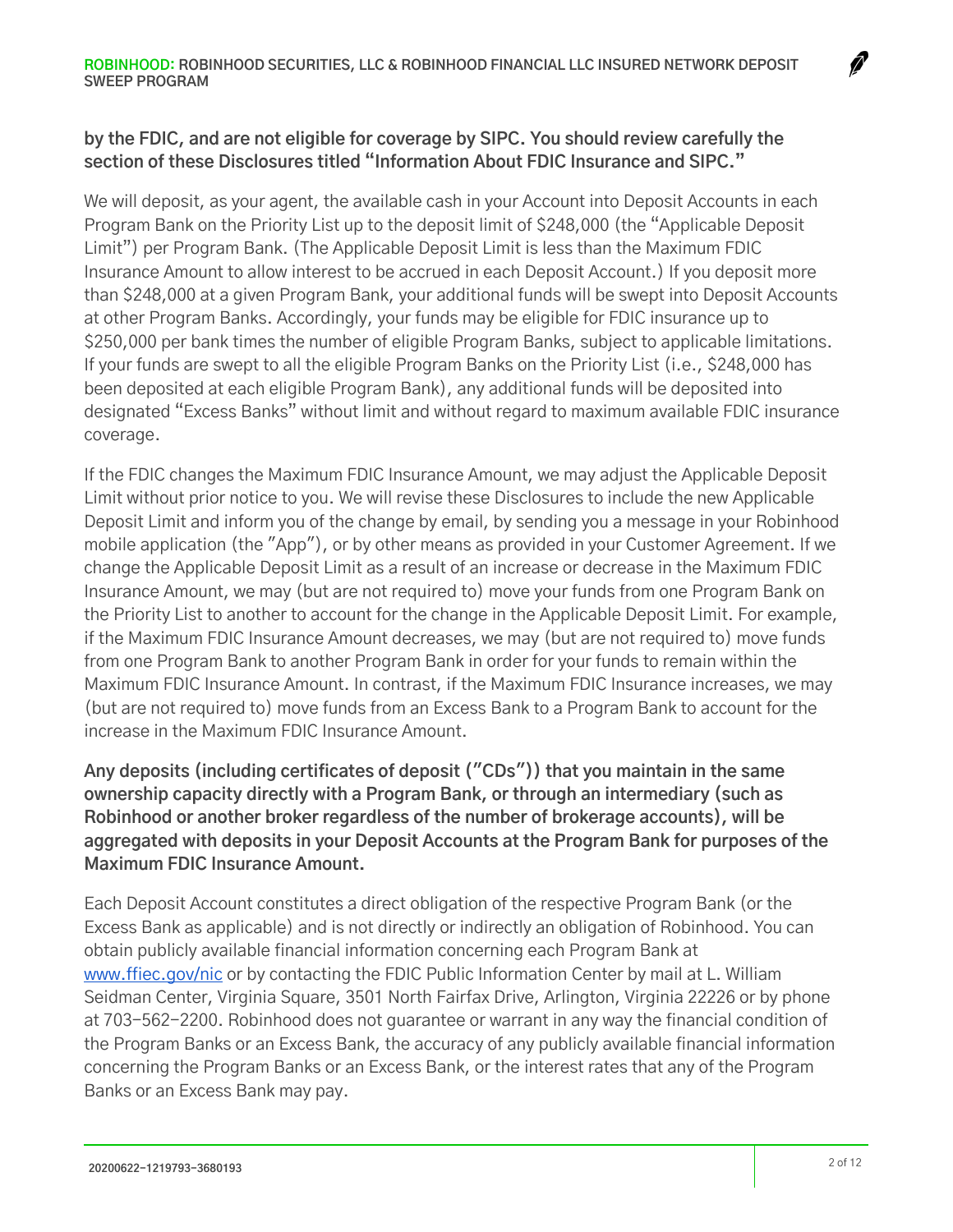You will not have a direct account relationship with the Program Banks. Robinhood, as your agent, will establish the Deposit Accounts for you at each Program Bank and make deposits to and withdrawals from the Deposit Accounts. Robinhood may receive a fee from each Program Bank. The amount of the fee paid to Robinhood, if any, will affect the interest rate paid on the Deposit Accounts. You should review carefully the section of these Disclosures titled "Information About Your Relationship with Robinhood and the Program Banks."

Interest rates on the Deposit Accounts will vary based upon prevailing economic and business conditions. The Program Banks do not have a duty to offer the highest rates available or rates that are comparable to money market mutual funds. By comparison, money market mutual funds generally seek to achieve the highest rate of return consistent with their investment objectives, which can be found in their prospectuses.

The information in these Disclosures applies, unless otherwise indicated, to each Account for which you are a client of record, whether as an individual, trustee, executor, custodian or in any other capacity, and is furnished to you in each of such capacities in respect of all such accounts.

**Your Account is not a deposit account, and Robinhood is not a bank. Only funds that are swept from your Account to the Deposit Accounts are funds held at a bank subject to applicable FDIC insurance limits.**

# **2. Operation of the IND Service.**

#### **A. The Priority List**

The Priority List of available Program Banks into which your funds may be deposited will be available on our Website no later than the date on which we make the Sweep Service available to you. The Priority List available on our Website does not necessarily identify the order of the Program Banks in which the Deposit Accounts will be opened for you and your funds will be deposited (the "Deposit Sequence"). To find out the Deposit Sequence applicable to you, please contact Robinhood Customer Service at [support.robinhood.com .](http://support.robinhood.com/)

The Priority List will also include one or more Excess Banks that will accept your funds without limit and without regard to the Maximum FDIC Insurance Amount if all Program Banks on the Priority List have received funds up to the Applicable Deposit Limit. If all your funds are withdrawn from an Excess Bank, the next time your funds are available for deposit in an Excess Bank your funds may be deposited in a different Excess Bank.

You should review the Priority List carefully. You may not change the order in which the Program Banks on the Priority List will receive your funds. However, you may, at any time, designate a Program Bank as ineligible to receive your funds by contacting Robinhood Customer Service at support.robinhood.com. You may want to do this, for example, if you already have a separate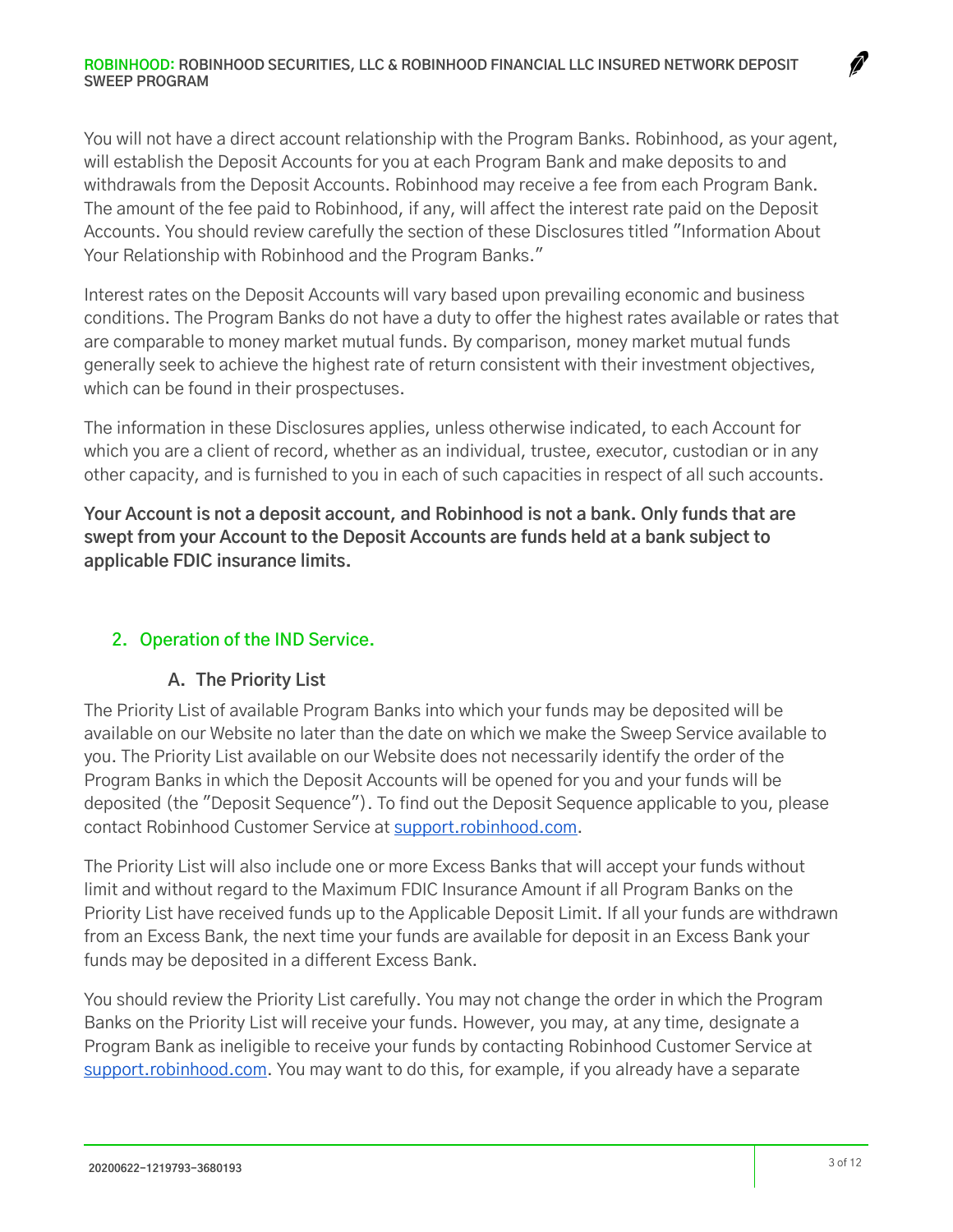account at a Program Bank that could impact the Maximum FDIC Insurance Amount available to you at the Program Bank.

Designating a Program Bank as ineligible will result in your funds being deposited into Deposit Accounts only at the other Program Banks on the Priority List. In addition, you may at any time instruct us to remove your funds from a Program Bank, close your Deposit Accounts with the Program Bank and designate the Program Bank as ineligible to receive future deposits. Unless you direct us to place your funds in a different investment, your funds from a closed Deposit Account will be deposited in Deposit Accounts at the first available Program Bank set forth on the Priority List, as amended by you. A reduction in the number of Program Banks on the Priority List will reduce the aggregate amount of FDIC insurance available to you. You may not designate all of the Excess Banks as ineligible to receive your funds.

The Priority List may change. Please review the section "Changes to the Priority List."

# **B. Types of Deposit Accounts**

Robinhood makes available to you two linked deposit accounts, which will consist either of two transaction accounts (each a "TA"), each of which will be a negotiable order of withdrawal ("NOW") account or a demand deposit account ("DDA"), or one TA and a money market deposit account ("MMDA") -- a type of savings deposit.

If a TA is a NOW account, Robinhood will only deposit the funds of individuals, not for-profit entities and government entities in that Program Bank. Ineligible customers (i.e., customers that are not individuals, not for-profit entities and government entities) will not have Program Banks offering only NOW accounts on their Priority List. If a TA is a DDA, then there are no eligibility restrictions and Program Banks offering DDAs may appear on any customer's Priority List. The MMDAs and TAs are non-transferable between customers or to other parties.

# **C. Deposit Procedures**

When free credit balances in your Account are first available for deposit, Robinhood, as your agent, will open either two TAs or an MMDA and a linked TA on your behalf at one or more of the Program Banks on the then-current Priority List in the order set forth in your Deposit Sequence. Once your funds in the Deposit Accounts at a Program Bank reach the Applicable Deposit Limit, Robinhood, as your agent, will open either two TAs or an MMDA and TA for you at the next Program Bank on the Priority List and place your additional funds in that Program Bank.

In the event that you have deposits equal to the Applicable Deposit Limit in the Deposit Accounts at each of the available Program Banks on the Priority List, excess funds will be swept into an Excess Bank that will accept your funds without limit and without regard to the Maximum FDIC Insurance Amount (currently \$250,000). An Excess Bank may be a Program Bank on the Priority List that has received funds up to the Applicable Deposit Limit, or a Program Bank that acts solely as an Excess Bank. If the Excess Bank is not a Program Bank on the Priority List, the excess funds deposited to the Excess Bank may be eligible for insurance coverage depending on the amount of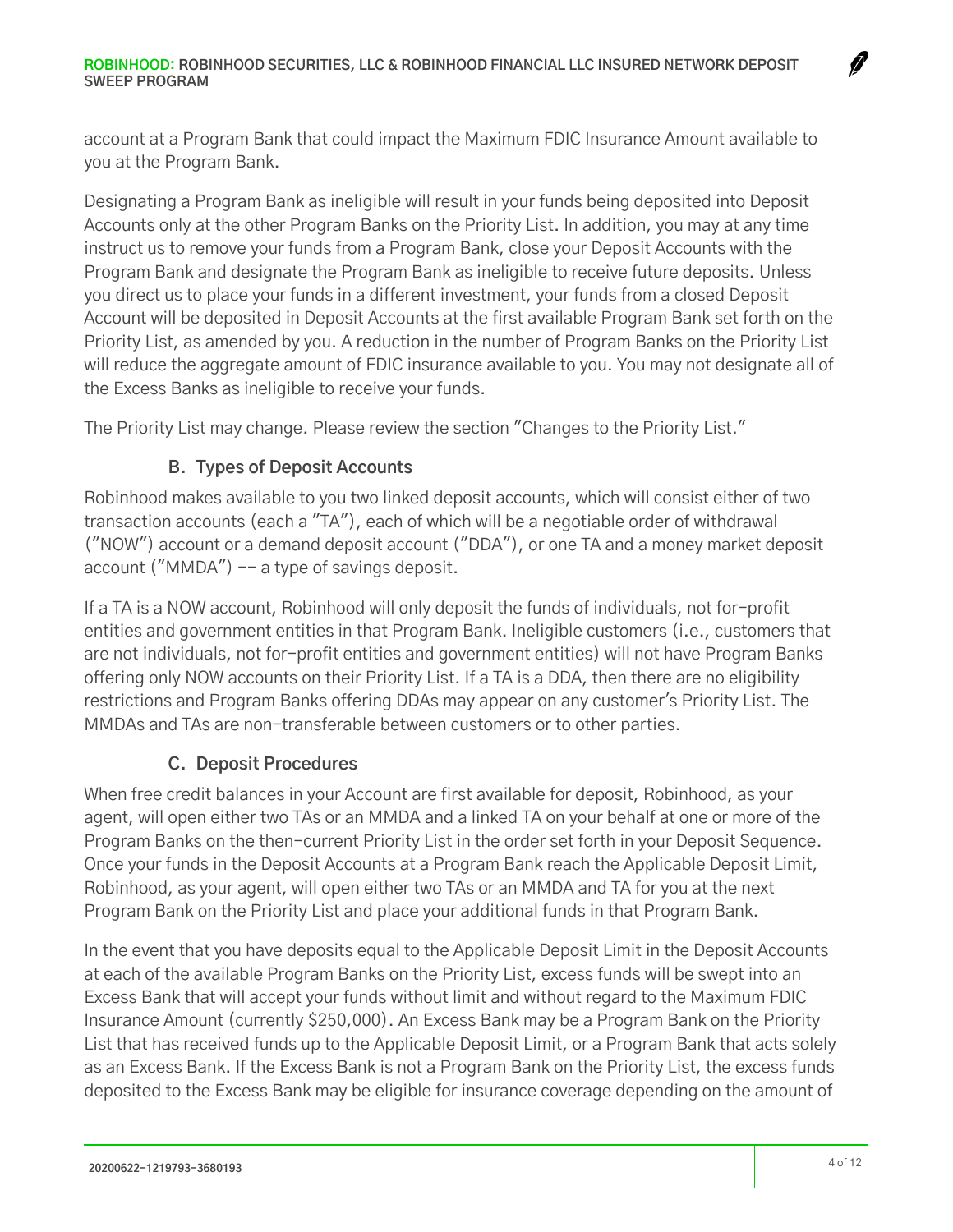excess funds deposited with the Excess Bank together with any other funds you have deposited with the Excess Bank in the same insurable capacity. It is your obligation to monitor your funds deposited at each Program Bank (including any Excess Bank), whether funds are deposited through Robinhood or directly with the applicable bank, to determine whether your balances are at or near the Maximum FDIC Insurance Amount. You may at any time request to withdraw funds from the Program Banks, including the Excess Bank, and place them elsewhere, as explained below.

If Robinhood has opened an MMDA at a Program Bank on your behalf, Robinhood, as your agent, will deposit available free credit balances from your Account into your MMDA at each such Program Bank as set forth above. As necessary to satisfy withdrawals, funds will be transferred from your MMDA to the related TA at each such Program Bank and withdrawals will be made from the TA. The applicable Program Bank and Robinhood in their discretion may determine a minimum, or "threshold", amount to be maintained in your TA to satisfy debits in your Account.

Federal banking regulations limit the transfers from an MMDA to a total of six (6) during a monthly statement cycle. At any point during a month in which transfers from an MMDA at a Program Bank have reached the regulatory limit, all funds will be transferred from that MMDA to the linked TA at the Program Bank and no funds will be transferred from the linked TA to that MMDA for the remainder of the month. Deposits for the remainder of the month into this Program Bank will be made to the TA. At the beginning of the next month, funds on deposit in the TA will be transferred to the MMDA, minus any threshold amount to be maintained in the TA. The limits on MMDA transfers will not limit the number of withdrawals you can make from funds on deposit at a Program Bank or the amount of FDIC insurance coverage for which you are eligible. These limits do not apply at any Program Bank where your funds are held solely in TAs.

#### **D. Withdrawal Procedures**

All withdrawals necessary to satisfy net debits in your Account will be made by Robinhood as your agent. A net debit is created when there is insufficient cash available in your Account to satisfy a securities purchase or a request for a withdrawal of funds from your Account, for example, when you withdraw funds or make purchases with your debit card. Please see your Customer Agreement for further information regarding the way transactions in your Account may affect your deposits in the Program Banks. You cannot draw directly against the Deposit Accounts established for you at the Program Banks, whether by check, debit card, funds transfer or otherwise.

All withdrawals will be made from your TAs (even if Robinhood has opened an MMDA at a Program Bank on your behalf). If a withdrawal of funds from your Deposit Accounts is necessary to satisfy a net debit in your Account, funds will be withdrawn on a "last in, first out" basis, meaning that funds will be withdrawn from your TAs at the Program Banks beginning with the Program Bank with the lowest priority in your Deposit Sequence at which your funds have been deposited. If there are insufficient funds at that Program Bank, funds will be withdrawn from each Program Bank in your Deposit Sequence (lowest priority to highest priority) until the debit is satisfied. For Program Banks in which we have opened both an MMDA and a TA on your behalf, if funds in the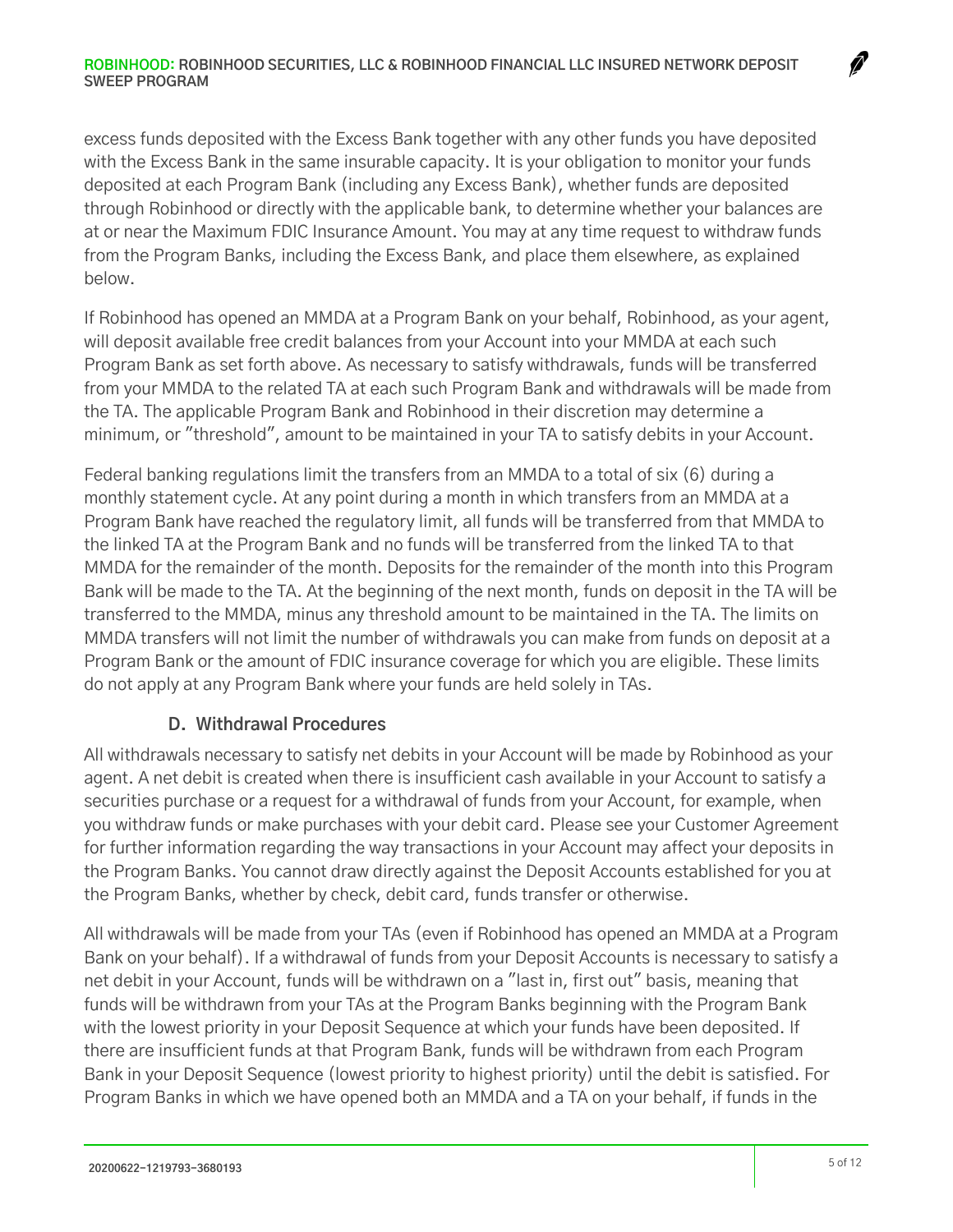TA at such Program Bank from which funds are being withdrawn are insufficient to satisfy a debit, funds in the related MMDA at that Program Bank will be transferred to the TA to satisfy the debit, plus funds to maintain any TA threshold amount before proceeding to the next Program Bank on the Priority List.

When you use your card for certain types of purchases, such as those made at restaurants, your purchase may be "preauthorized" for an amount that does not include the full amount gratuities or incidental expenses that are included in the charge when it is presented to us for payment. Other small dollar transactions may be completed even though we did not approve the charge at the time you initiated it. If, in such instances, the final amount that is charged to your Account contributes to a net debit in your Account, and there are insufficient funds in the Deposit Accounts to satisfy those charges, you will remain liable for payment of those charges.

Pursuant to federal banking regulations, the Program Banks reserve the right to require seven days' prior written notice before you withdraw or transfer funds from a NOW account or an MMDA. DDAs are not subject to this restriction.

# **E. Changes to the Priority List**

One or more of the Program Banks included on the Priority List may be replaced with a Program Bank not previously included on the Priority List, a Program Bank may be deleted from the Priority List, or the order of Program Banks in your Deposit Sequence may change. In general, you will receive notification by email in advance of changes that result in the addition of a Program Bank to the Priority List and have an opportunity to designate a Program Bank as ineligible to receive your deposits before any funds are deposited into a new Program Bank, or to remove your participation in the Sweep Service. If you receive notice that the Priority List has changed, it is your obligation to review the Priority List on our Website. The current Priority List will always be available on our Website. Any reduction of the Priority List, whether through elimination of Program Banks from the Priority List, a Program Bank's failure to accept deposits or your instruction not to place funds at one or more Program Banks, will reduce the maximum amount of FDIC insurance that may be available to you.

In the event that the order of Program Banks in your Deposit Sequence has changed, your previously deposited funds will not be reallocated based on the new sequence. Deposits and withdrawals of your funds made after a change to the Deposit Sequence will occur as described above under "Deposit Procedures" and "Withdrawal Procedures", respectively.

On any day, a Program Bank may be closed for business or temporarily unable to accept your funds. In such event, your funds will be placed at the next Program Bank on the Priority List. When the Program Bank that could not accept your funds is again able to accept your funds, available cash balances in your account will be placed in that Program Bank.

If a Program Bank at which you have Deposit Accounts no longer makes the Deposit Accounts available, you will be notified by Robinhood and given the opportunity to establish a direct depository relationship with the Program Bank, subject to its rules with respect to establishing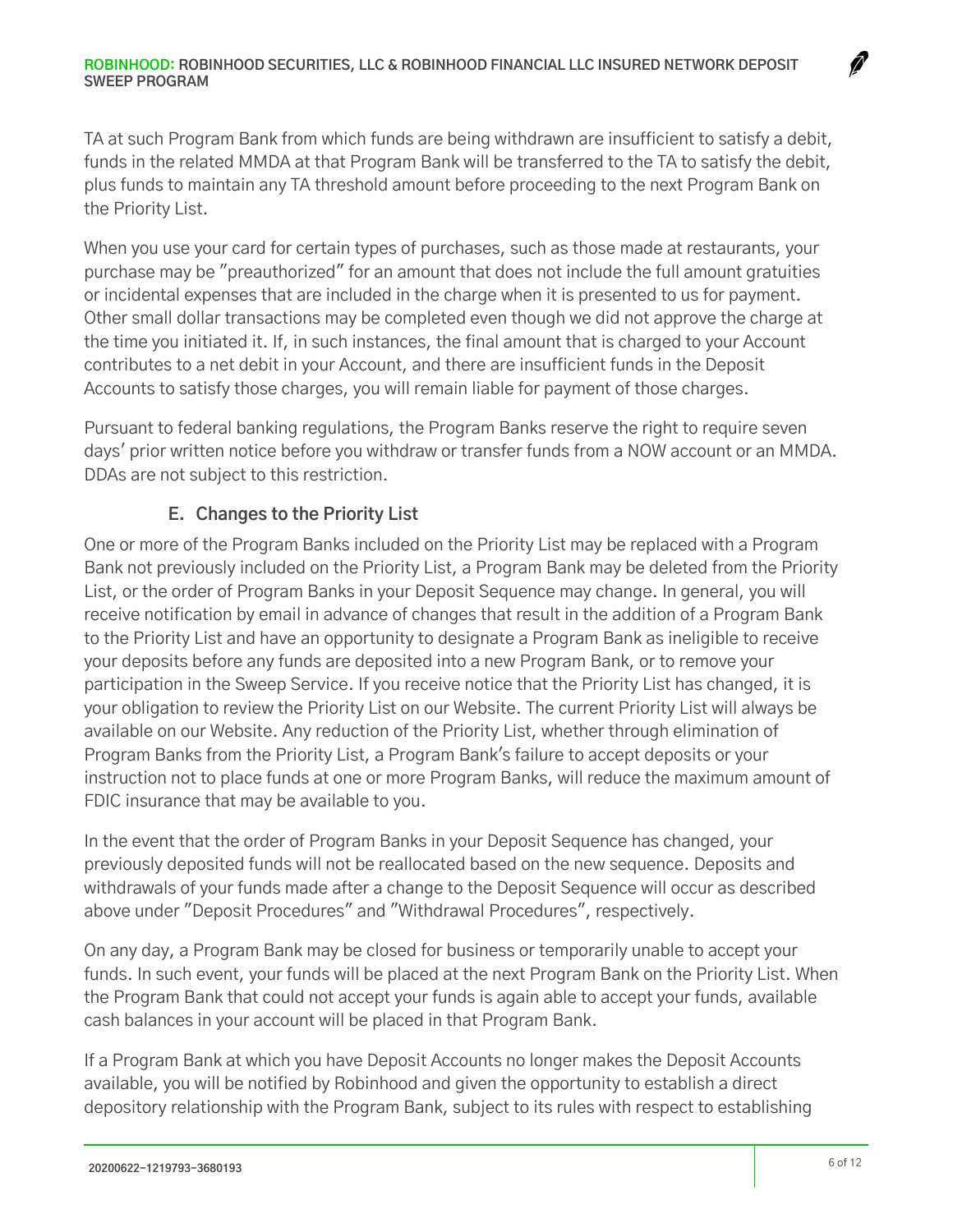and maintaining deposit accounts. If you choose not to establish a direct depository relationship with the Program Bank, your funds will be transferred to the next available Program Bank on the Priority List. The consequences of maintaining a direct depository relationship with a Program Bank are discussed below under the section titled "Information About Your Relationship with Robinhood and the Program Banks - Relationship with Robinhood."

#### **F. Interest on Balances in the Deposit Accounts**

Each MMDA and TA at each Program Bank will earn the same interest rate and all Program Banks will pay the same interest rate across all customers. The interest rates on the Deposit Accounts will be determined by the amount the Program Banks are willing to pay on the Deposit Accounts minus the fees, if any, paid to Robinhood as set forth below under "Fees."

You may access the current interest rate on the Deposit Accounts on our Website and in the App. Interest rates may change daily and will be available on the business day the rates are set. Interest will accrue on Deposit Account balances from the day funds are deposited into the Deposit Accounts at a Program Bank through the business day preceding the date of withdrawal from the Deposit Accounts at the Program Bank. Interest will be compounded daily and credited monthly.

The interest rates paid with respect to the Deposit Accounts at a Program Bank may be higher or lower than the interest rates available to depositors making deposits directly with the Program Bank or other depository institutions in comparable accounts, or other options in which you can invest free credit balances. You should compare the terms, interest rates, required minimum amounts, and other features of the Sweep Service with other accounts and alternative investments. Robinhood is not responsible for negotiating interest rates on your behalf.

If, on the last day of any month, the interest credited to your Deposit Account at a Program Bank has caused your deposits at such Program Bank to exceed the Maximum FDIC Insurance Amount, Robinhood, as your agent, may (but shall not be required to) withdraw the excess from that Program Bank and deposit it into the next Program Bank on the Priority List in which your existing deposits, combined with the excess amount being deposited, would be less than or equal to the Maximum FDIC Insurance Amount. If there are no Deposit Accounts at Program Banks on the Priority List for which such a deposit would result in your deposits being less than or equal to the Maximum FDIC Insurance Amount, then the excess amount will be swept into an Excess Bank that will accept your funds without limit, as provided in the section above titled "Operation of the Sweep Service - Deposit Procedures."

# **G. Information About Your Deposit Accounts**

You will not receive separate trade confirmations with respect to deposits to and withdrawals from the Deposit Accounts. All activity with respect to your Deposit Accounts will appear on your Account statement. For each statement period, your Account statement will reflect:

● All deposits to and withdrawals from your Deposit Accounts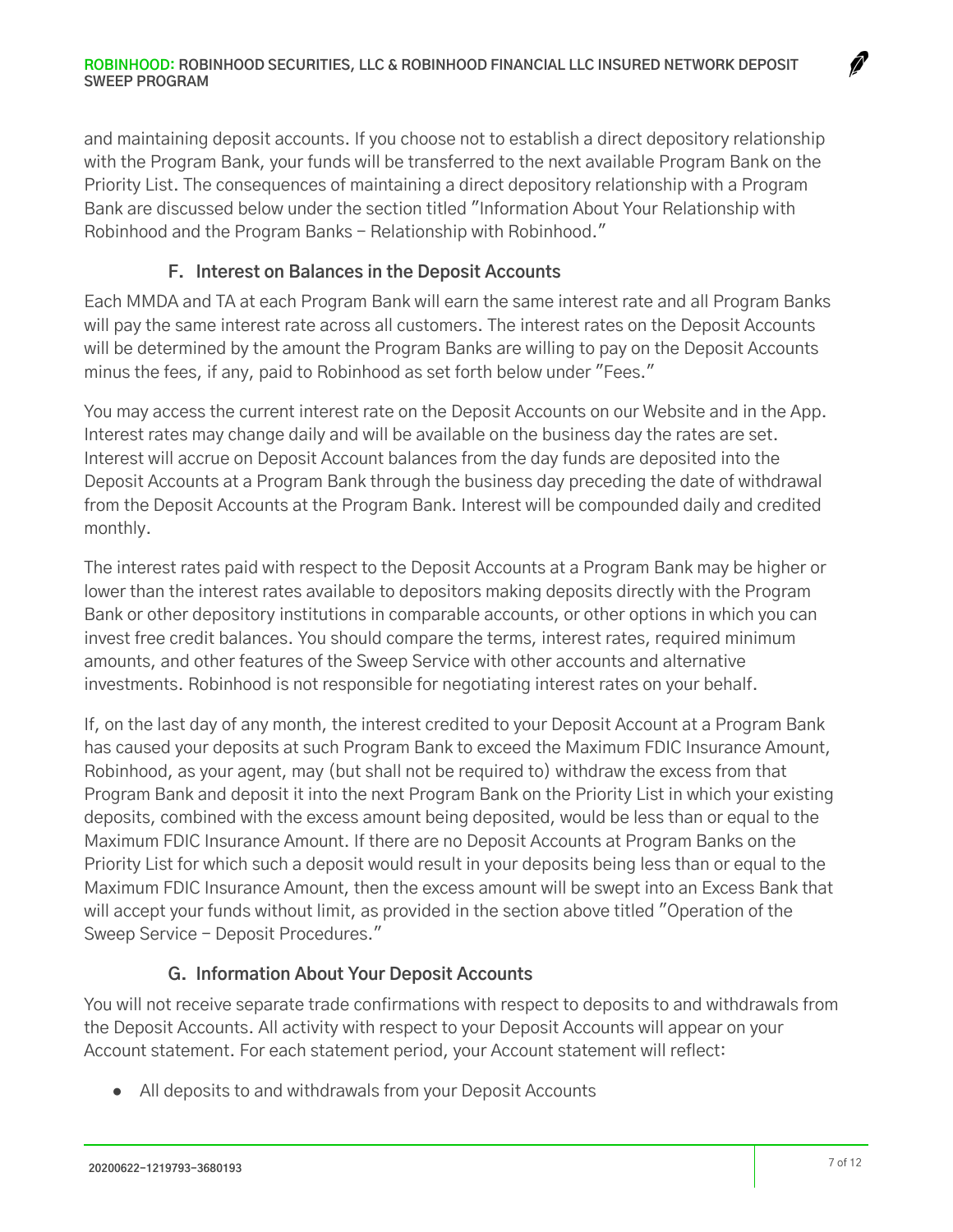- The opening and closing balances of the Deposit Accounts at each Program Bank
- The annual percentage yield ("APY"), interest rate and interest earned on Deposit Account balances

Robinhood is responsible for your statement, not the Program Banks. You may contact us by visiting [support.robinhood.com](http://support.robinhood.com/) if you have any questions about Deposit Account transactions on your statement.

You may obtain information about your Deposit Accounts, including balances and the current interest rates, by contacting customer service at [support.robinhood.com](http://support.robinhood.com/) or by accessing your Account through our Website or in the App.

#### **H. Notices**

All notices described in these Disclosures may be made in accordance with the notice provisions of your Customer Agreement.

## **I. Changes to the IND Service**

Robinhood may, in our discretion, modify the terms, conditions and procedures of the IND service with thirty (30) days' prior notice to you.

#### **3. Information About Your Relationship with Robinhood and the Program Banks**

#### **A. Relationship with Robinhood**

Robinhood is acting as your agent in establishing the Deposit Accounts at each Program Bank, depositing funds into the Deposit Accounts, withdrawing funds from the Deposit Accounts and transferring funds among the Deposit Accounts. Deposit Account ownership will be evidenced by a book entry on the account records of each Program Bank and by records maintained by Robinhood as your custodian. No evidence of ownership, such as a passbook or certificate will be issued to you. Your Account statements will reflect the balances in your Deposit Accounts at the Program Banks. Retain the Account statements for your records. You may at any time obtain information about your Deposit Accounts on our Website, through the App, or by contacting customer service at [support.robinhood.com .](http://support.robinhood.com/)

Unless you establish the Deposit Accounts directly with a Program Bank as described below, all transactions with respect to your Deposit Accounts must be directed by Robinhood and all information concerning your Deposit Accounts can only be obtained from Robinhood. The Program Banks (including Excess Banks as applicable) have no obligation to accept instructions from you with respect to your Deposit Accounts or provide you with information concerning your Deposit Accounts.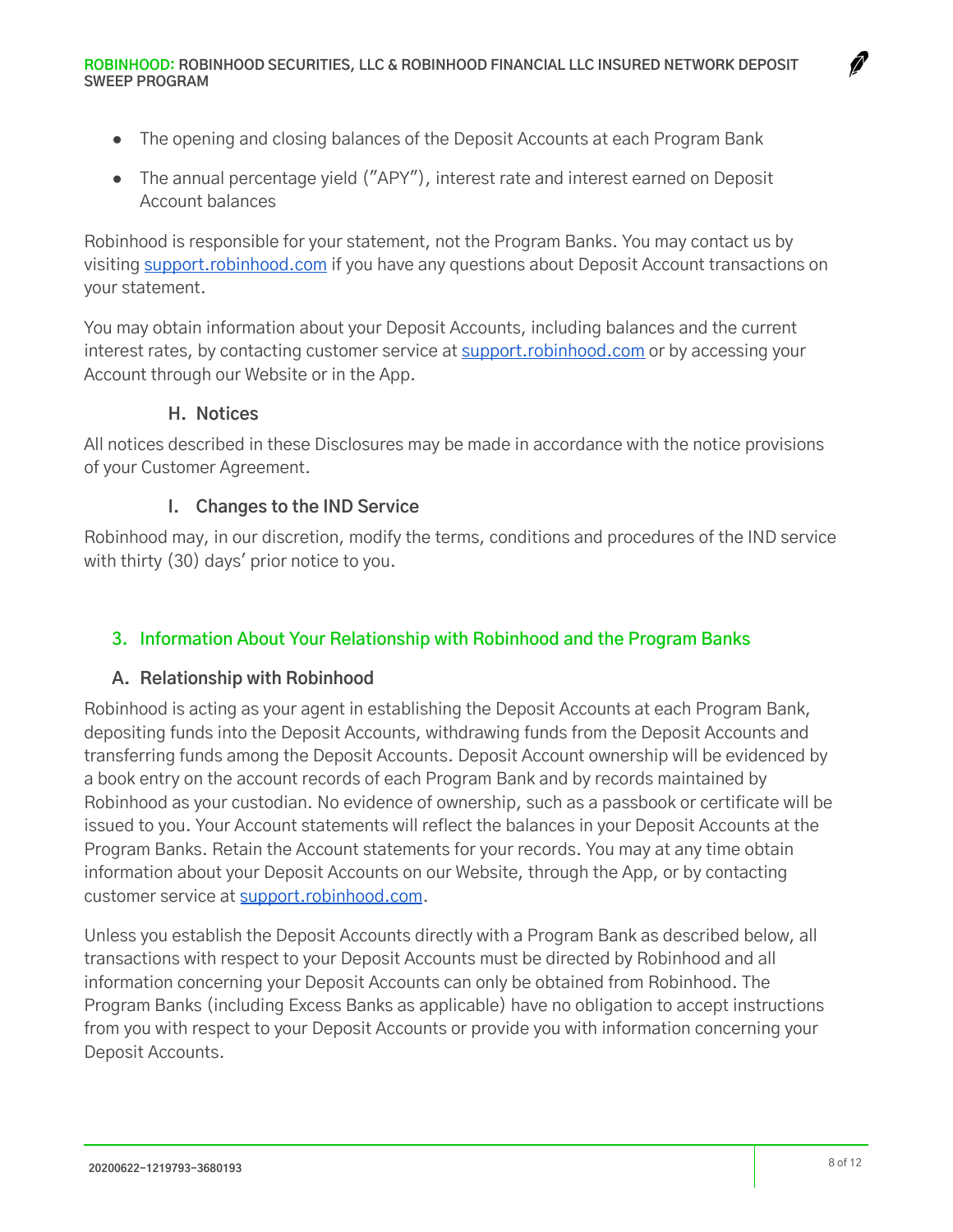#### **ROBINHOOD: ROBINHOOD SECURITIES, LLC & ROBINHOOD FINANCIAL LLC INSURED NETWORK DEPOSIT SWEEP PROGRAM**

Robinhood may, in its sole discretion, terminate your use of the Deposit Accounts as a sweep investment option. If Robinhood terminates your use of the Deposit Accounts as a sweep investment option, you may establish a direct depository relationship with each Program Bank, subject to its rules with respect to maintaining deposit accounts.

Similarly, if you decide to terminate your participation in the Sweep Service, you may establish a direct relationship with each Program Bank by requesting to have your existing Deposit Accounts established directly in your name at each Program Bank, subject to each Program Bank's rules with respect to establishing and maintaining accounts.

Establishing your Deposit Accounts in your name at a Program Bank will separate those accounts at such Program Bank from your Account. Your accounts balances with such Program Bank will no longer be reflected in your Account statement and Robinhood will have no further responsibility concerning Deposit Accounts that you have decided to convert into separate and direct accounts with such Program Bank.

## **B. Relationship with the Program Banks**

As described above, you will not have a direct account relationship with the Program Banks with respect to your Deposit Accounts established under the Sweep service. However, each Deposit Account constitutes an obligation of a Program Bank and is not directly or indirectly an obligation of Robinhood. You can obtain publicly available financial information concerning each Program Bank at [www.ffiec.gov/nicpubweb/nicweb/nichome.aspx](http://www.ffiec.gov/nicpubweb/nicweb/nichome.aspx) or by contacting the FDIC Public Information Center by mail at L. William Seidman Center, Virginia Square, 3501 North Fairfax Drive, Arlington, Virginia 22226 or by phone at 703-562-2200. Robinhood does not guarantee or warrant in any way the financial condition of the Program Banks, the accuracy of any publicly available financial information concerning such Program Banks or the interest rates offered by any Program Bank.

#### **C. Fees**

Each Program Bank will pay Robinhood a fee equal to a percentage of the daily deposit balance in your Deposit Accounts at the Program Bank, up to 1% on an annual basis. In its discretion, Robinhood may change the fee or range of fees, and may vary the amount of the change among clients. The fee may vary from Program Bank to Program Bank. The amount of the fee received by Robinhood will affect the interest rate paid by the Program Bank on your Deposit Accounts.

Upon request, Robinhood will provide you with information about Robinhood's compensation arrangements with respect to its sweep investments.

Other service providers may receive fees from us or the Program Banks.

Other than applicable fees imposed by Robinhood on your Account, there will be no charges, fees or commissions imposed on your Account with respect to the Sweep Service.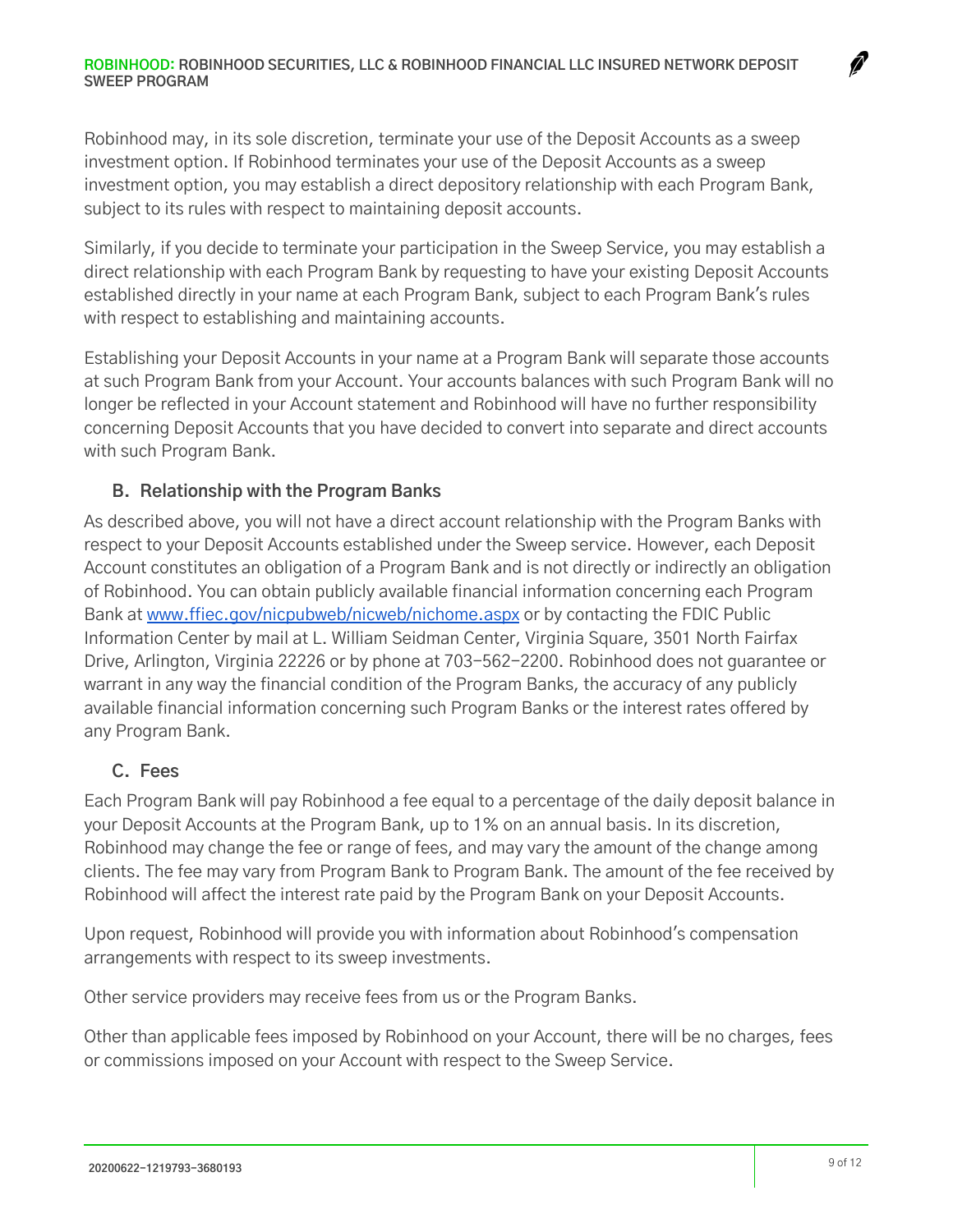## **D. Margin**

Cash swept to the Deposit Accounts through the Sweep service will be used to illustrate "buying power" for your Account, because cash swept to the Deposit Accounts can always be withdrawn from the Deposit Accounts and used for securities transactions. However, cash swept to the Deposit Accounts through the Sweep Service will not count as "equity" in your Account for the purposes of initial margin or maintenance margin under the margin rules, including Regulation T of the Board of Governors of the Federal Reserve System and Rule 4210 of the Financial Industry Regulatory Authority.

## **4. Information About FDIC Insurance and SIPC**

#### **A. General Information**

The Deposit Accounts (including principal and accrued interest) are insured by the FDIC, an independent agency of the U.S. Government, up to the Maximum FDIC Insurance Amount, which is currently \$250,000, for all deposits held in the same insurable capacity at any one Program Bank (and an Excess Bank, as applicable). Your funds become eligible for deposit insurance immediately upon placement into a Deposit Account at a Program Bank (or an Excess Bank, as applicable). Any accounts or deposits that you may maintain directly with a particular Program Bank (or an Excess Bank, as applicable), or through any other intermediary, in the same insurable capacity in which the Deposit Accounts are maintained would be aggregated with the Deposit Accounts for purposes of the Maximum FDIC Insurance Amount.

**YOU ARE RESPONSIBLE FOR MONITORING THE TOTAL AMOUNT OF DEPOSITS THAT YOU HOLD WITH ANY ONE PROGRAM BANK (INCLUDING AN EXCESS BANK, AS APPLICABLE), DIRECTLY OR THROUGH AN INTERMEDIARY, IN ORDER TO DETERMINE THE EXTENT OF DEPOSIT INSURANCE COVERAGE AVAILABLE TO YOU ON YOUR DEPOSITS, INCLUDING THE DEPOSIT ACCOUNTS. ROBINHOOD IS NOT RESPONSIBLE FOR ANY INSURED OR UNINSURED PORTION OF THE DEPOSIT ACCOUNTS OR ANY OTHER DEPOSITS.**

In the event a Program Bank (or an Excess Bank, as applicable) fails, the Deposit Accounts at that Program Bank (or Excess Bank, as applicable) are insured, together with all other deposits you maintain, directly or indirectly at that Program Bank (or Excess Bank) in the same insurable capacity, up to the Maximum FDIC Insurance Amount, for principal and interest accrued to the day the Program Bank (or Excess Bank) is closed.

Under certain circumstances, if you become the owner of deposits at a Program Bank (or Excess Bank as applicable) because another depositor dies, beginning six months after the death of the depositor the FDIC will aggregate those deposits for purposes of the Maximum FDIC Insurance Amount \$250,000 federal deposit insurance limit with any other deposits that you own in the same insurable capacity at the Program Bank (or Excess Bank as applicable). Examples of deposit accounts that may be subject to this FDIC policy include joint accounts, "payable on death"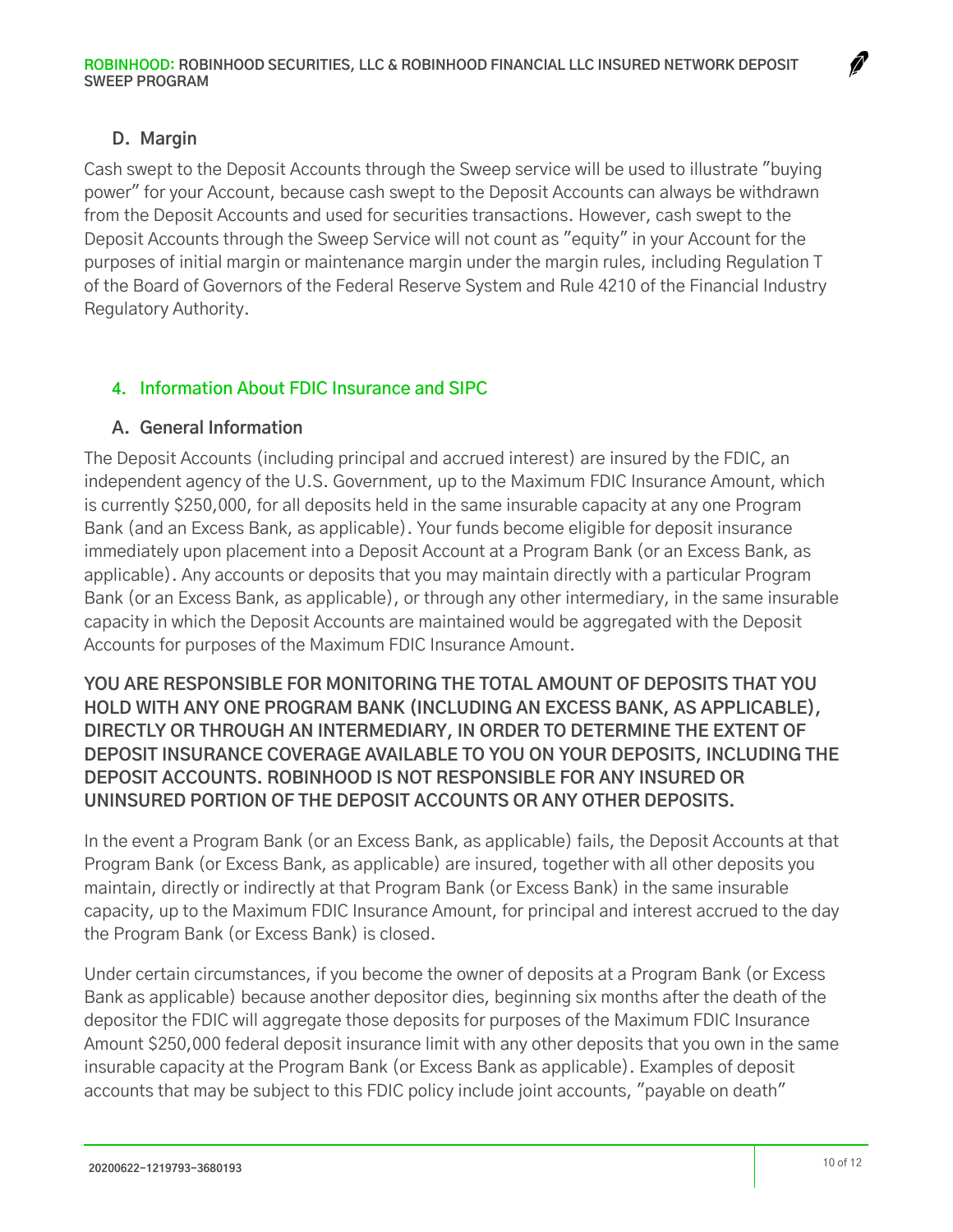#### **ROBINHOOD: ROBINHOOD SECURITIES, LLC & ROBINHOOD FINANCIAL LLC INSURED NETWORK DEPOSIT SWEEP PROGRAM**

accounts and certain trust accounts. The FDIC provides the six-month "grace period" to permit you to restructure your deposits to obtain the maximum amount of deposit insurance for which you are eligible.

In the event that federal deposit insurance payments become necessary, payments of principal plus unpaid and accrued interest will be made to you. There is no specific time period during which the FDIC must make insurance payments available, and Robinhood is under no obligation to credit your account with funds in advance of payments received from the FDIC. Furthermore, you may be required to provide certain documentation to the FDIC and Robinhood before insurance payments are made. For example, if you hold deposits as trustee for the benefit of trust participants, you may be required to furnish affidavits and provide indemnities regarding an insurance payment.

If your Deposit Accounts or other deposits at the Program Bank (or Excess Bank as applicable) are assumed by another depository institution pursuant to a merger or consolidation, such deposits will continue to be insured separately, up to the Maximum FDIC Insurance Amount, from the deposits that you might have established with the acquiror until: (i) the maturity date of any time deposits (including certificates of deposit) that were assumed; or (ii) with respect to deposits that are not time deposits, the expiration of a six month period from the date of the acquisition. Thereafter, any assumed deposits will be aggregated with your existing deposits with the acquiror held in the same capacity for purposes of FDIC insurance coverage. Any deposit opened at the acquiror after the acquisition will be aggregated with deposits established with the acquiror for purposes of FDIC insurance coverage.

#### **B. Questions About FDIC Insurance Coverage**

If you have questions about basic FDIC insurance coverage, you may wish to seek advice from your own attorney, including concerning FDIC insurance coverage of deposits held in more than one insurable capacity. You may also obtain information by contacting the FDIC, Deposit Insurance Outreach, Division of Depositor and Consumer Protection, by letter (550 17th Street, N.W., Washington, D.C. 20429), by phone (877-275-3342 or 800-925-4618 (TDD)), by visiting the FDIC Website at [www.fdic.gov/deposit/index.html,](http://www.fdic.gov/deposit/index.html) or by e-mail using the FDIC's On-line Customer Assistance Form available on its website. Disclosures regarding FDIC insurance coverage in this document are summary only, do not state all of the requirements and conditions of FDIC insurance, and are subject to, and qualified in their entirety by, regulations and guidance of the FDIC.

# **C. SIPC Protection**

SIPC is a non-profit membership corporation created by the Securities Investor Protection Act of 1970, funded primarily by its member securities brokerage firms registered with the U.S. Securities and Exchange Commission. SIPC provides protection against custodial risk to clients of securities brokerage firms, like Robinhood, in the event such firms become insolvent. Unlike FDIC insurance, SIPC does not insure against the loss of your investment. Nor does SIPC insurance insure the quality of investments or protect against a decline or fluctuations in the value of your